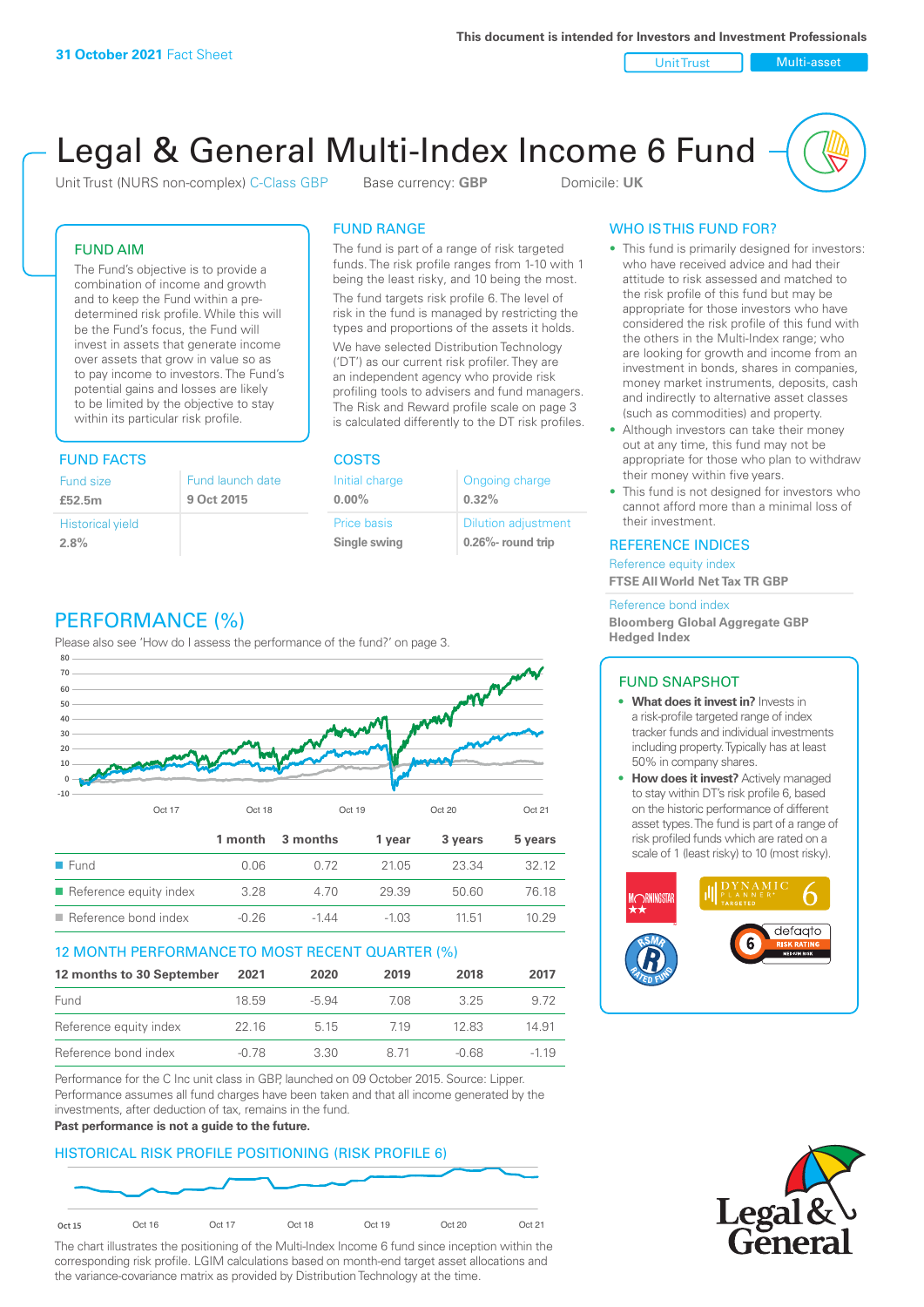### Legal & General Multi-Index Income 6 Fund

Unit Trust (NURS non-complex) C-Class GBP

### PORTFOLIO BREAKDOWN

All data source LGIM unless otherwise stated. Totals may not sum due to rounding.





### FUND MANAGERS

The fund managers have responsibility for managing the multi-index fund range. They are part of the Multi-Asset Funds (MAF) team in LGIM. This team focuses on designing and managing multi-asset funds that are tailored to match the specific objectives of various client types. The team sits within a wider Asset Allocation team which combines both depth of experience with a broad range of expertise from different fields, including fund management, investment consulting and risk management roles.

## TOP 10 HOLDINGS (%)

| L&G Quality Equity Dividends ESG Exclusions UK ETF               | 20.0 |
|------------------------------------------------------------------|------|
| L&G Quality Equity Dividends ESG Exclusions Europe ex UK ETF     | 8.0  |
| L&G US Index Trust                                               | 7.5  |
| L&G Quality Equity Dividends ESG Exclusions Emerging Markets ETF | 7.5  |
| L&G Quality Equity Dividends ESG Exclusions Asia ex Japan ETF    | 7.0  |
| L&G UK Index Trust                                               | 7.0  |
| L&G Emerging Markets Government Bond (Local Currency) Index Fund | 6.5  |
| L&G Emerging Markets Government Bond (US\$) Index Fund           | 5.5  |
| L&G High Income Trust                                            | 5.0  |
| Global REITs Index Trust                                         | 4.0  |